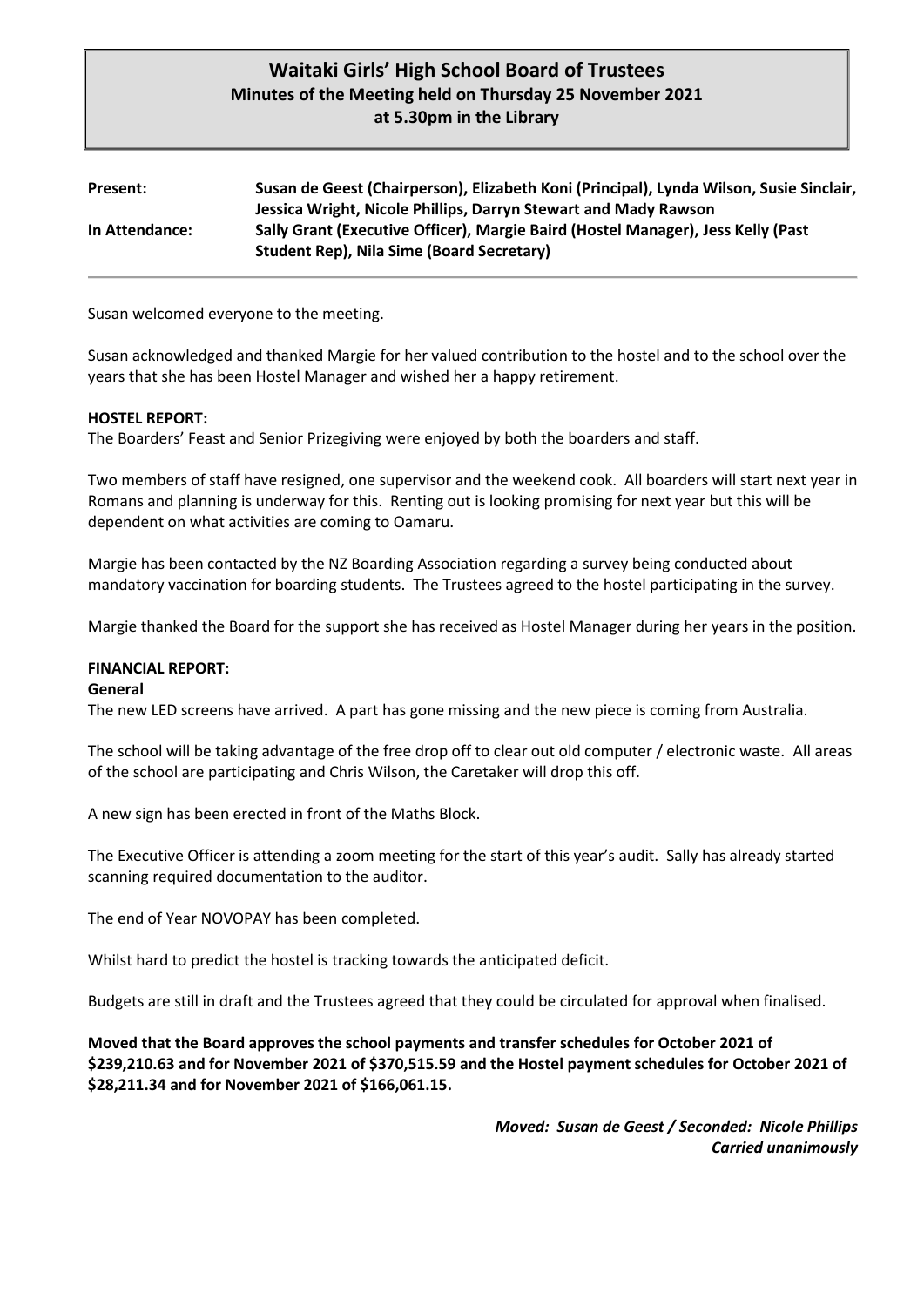## **Property**

*Junior Block* - burst pipe above basement toilets. SSL consulting has put in a claim for the school and the insurance assessor has visited. Funds should be approved within the next two weeks. The school has paid \$13,290.00 in expenses so far, the difference will be paid to the school which will be reserved for the Junior Block redevelopment.

*SIP Funding.* An email has been received from the MOE stating that in order for the project to be delivered by June 2022 the Procurement Recommendation Report and Opening Project Documents must be submitted to the Ministry, no later than 31 January 2022. If the documents are not received by this date the SIP funds will become unavailable.

*The Oak trees* have been risk assessed at Wilson Park and a quote has been requested.

*Quad toilets.* The Student Council has asked for the quad toilets to have hot water to the hand basins. The approximate cost to install this is \$3,000.00 and the Student Council will pay for this. The ongoing costs will be the schools' cost.

## **Moved that the Board approve the installation of hot water to the hand basins in the quad toilets at the approximate cost of \$3,000.00.**

# *Moved: Darryn Stewart / Seconded: Susie Sinclair Carried unanimously*

*Science Area Stools and Tables.* 28 desks, 120 stools (15 stools will be free as Jess Wright won 30 maxi chairs and Sebel is willing to exchange these for stools). The cost will be approximately \$22,000.00 plus freight.

## **Moved that 28 desks and 120 stools are purchased for the Science Area at the estimated cost of \$22,000.00 plus freight.**

## *Moved: Elizabeth Koni / Seconded: Jess Wright Carried unanimously*

*Hall Improvements.* Sally has received a quote of \$2,661.65 (exclusive of GST) for the stage curtains and valance. The black curtain at the back with the holes cut into it has been sent for repair and claimed on insurance. Cost the school is the \$500.00 excess.

*Blinds.* Sally is obtaining quotes for the blinds. The cost is approximately just under \$10,000.00 with the school doing the installation. This cost will also cover the scaffolding as well.

# **Moved that blinds are purchased for the hall windows at the approximate cost of \$10,000.00.**

# *Moved: Nicole Phillips / Seconded: Lynda Wilson Carried unanimously*

**Moved that the public be excluded from the following part of the proceedings of this meeting.** The general subject of the matter to be considered while the public is excluded, the reason for passing this resolution in relation to the matter, and the specific grounds under Section 48(1) of the Local Government Official Information and Meetings Act 1987 for the passing of this resolution is as follows:

| <b>General Subject of each matter</b><br>to be considered | Reason for passing this<br>resolution in relation to each<br>matter                       | Ground(s) under section 48(1)<br>for the passing of this<br>resolution |
|-----------------------------------------------------------|-------------------------------------------------------------------------------------------|------------------------------------------------------------------------|
| <b>Students</b>                                           | Good reason to withhold exists<br>under Section 9 of the Official<br>Information Act 1982 | $S$ 48(1)(a)(ii)                                                       |

This resolution is made in reliance on Section 48(1)(a) of the Local Government Official Information and Meetings Act 1987 and the particular interest or interests protected by Section 6 or Section 7 or Section 9 of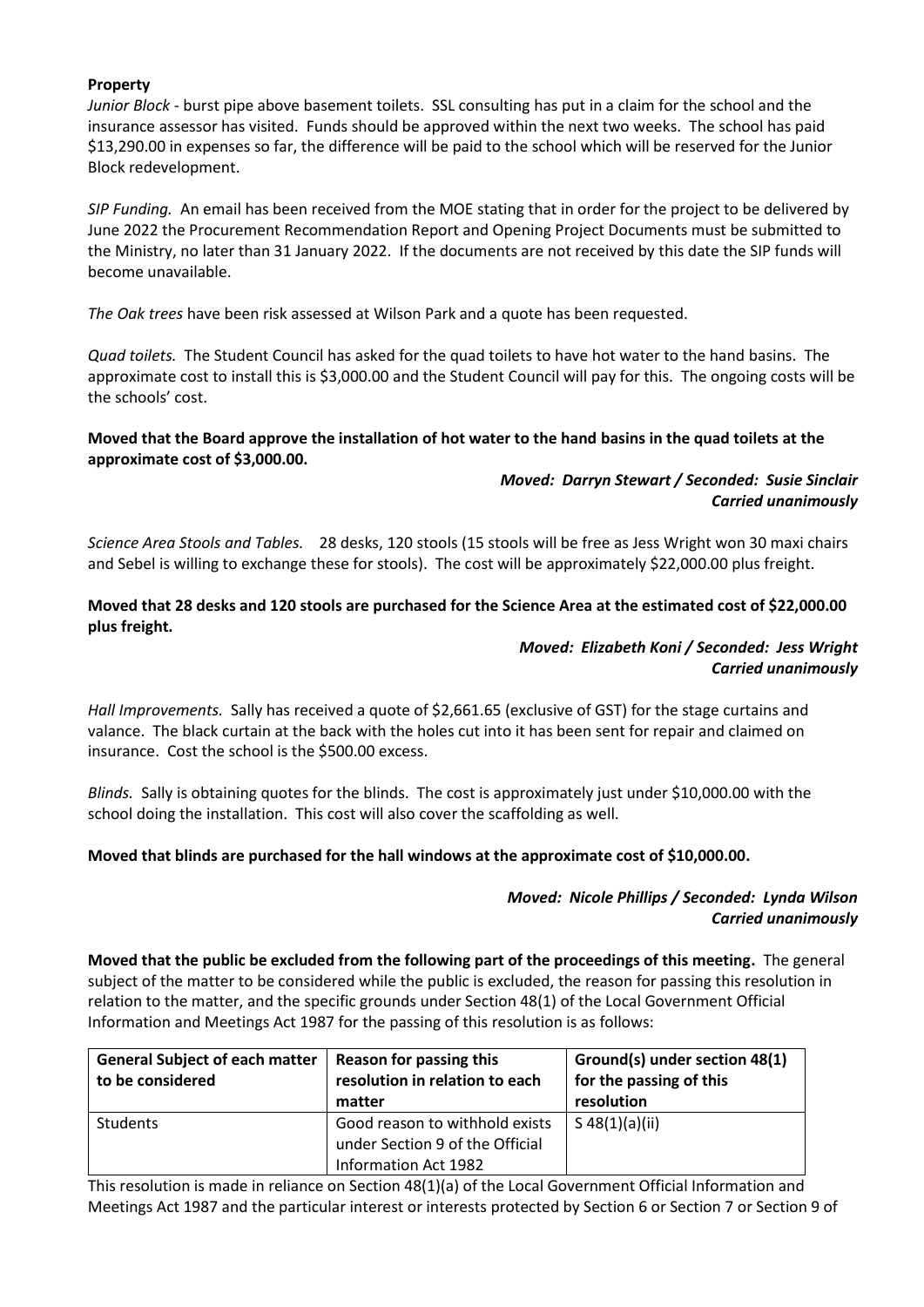the Official Information Act 1982 which would be prejudiced by the holding of the whole or the relevant part of the proceedings of the meeting in public are as follows:

Item in regard to confidential minutes: Protection of privacy of natural persons

*Moved: Susan de Geest / Seconded: Darryn Stewart Carried Unanimously*

### **Time: 5.50pm**

**Moved that the Board move out of Committee having discussed the issues.**

*Moved: Susan de Geest / Seconded: Lynda Wilson Carried Unanimously*

**Time: 5.57pm**

### **Sally and Marg left the meeting at 6pm**

### **PROPERTY**

Darryn provided a verbal report.

The hall project is all but completed. There is some painting to be finished which will be done after NCEA exams.

Junior Block: Fire reports and structural reports are coming in. Final drawings hare being re-done by Ian Perry. The process takes time.

### **STUDENT REPORT**

- Students farewelled the Year 13 students at Senior Prizegiving on 15 November. Sophie McMillan-Sinclair was appointed as Head Girl with Katie Kinnaird as Deputy Head Girl.
- Senior Awards Assembly which was held on 16 November acknowledged a large number of students for academic, sorting and cultural achievements. The prefects for 2022 were announced.
- The Leavers' Dinner and Boarders' Feast have both taken place.
- Senior exams are underway.
- All prefects and Year 13's who wished to be part of the peer support programme next year attended a Year 12 Leadership Training Day on 17 November.

### **STAFF REPORT**

- Aoraki Junior Volleyball Competition. One team went to Timaru and competed very well finishing in second place.
- Hanmer Camp. 56 girls are scheduled to attend the camp.
- Year 10 Japanese. Di Roberts is taking a group of Year 10 students to Dunedin to a Japanese restaurant on Friday 26 November to experience eating Japanese food.
- Pasifika Parents Evening. A meeting was held with staff and parents to discuss issues around practices and fundraising for Sei Tiare for next year.
- Aoteraroa New Zealand Histories Curriculum. A cross school meeting was held to discuss the draft curriculum. Once more material is released a meeting will be held so that clear guidelines can be set for curriculum/unit development from Years 5 – 10.
- Health and Safety Course. 11 students from Years 11 and 13 attended a 2 day Health and Safety Course facilitated by Vertical Horizons. This course enabled students to gain 16 credits across Levels 1, 2 and 3.
- Kahui Ako. A leadership meeting was held on 18 November. This was an opportunity to reflect and hear feedback form the work undertaken in 2021. 300 hours of professional development for 2022 – 23 has been secured with the key priority being on local curriculum and across school workshop initiatives.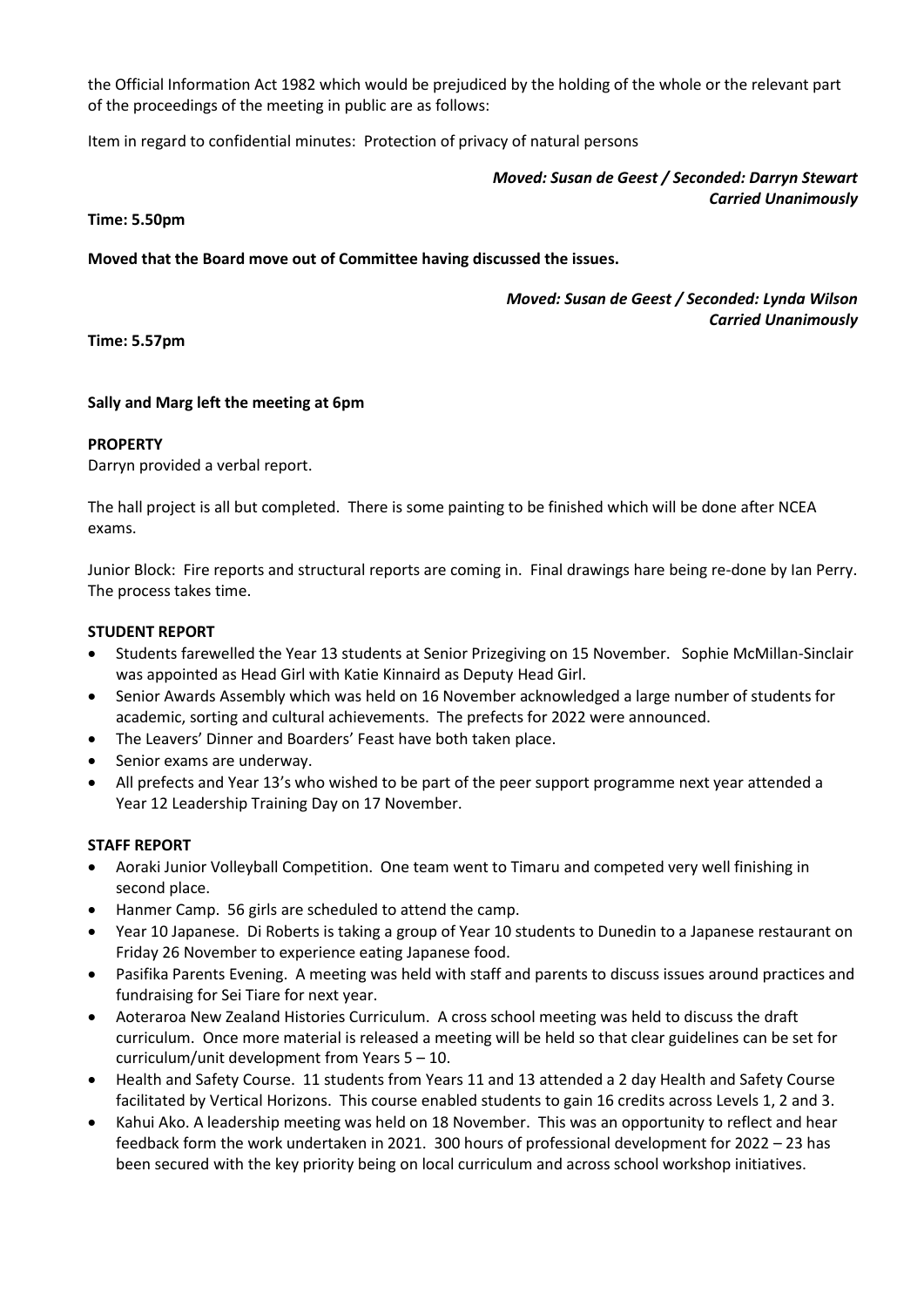# **PRINCIPAL'S REPORT:**

Liz spoke to her report.

# **Highlights the Principal's diary included**:

Senior Prizegiving / Senior Awards Assembly and Leadership Assembly / Leadership & Peer Support Training for 2022 Leaders.

# **Curriculum (NAG 1)**

# *GOAL 1: Excellence in Teaching and Learning*

- NCEA exams have started; deans tracking attendance at these and contacting parents if need be.
- An Outside provider has run a two day catch up course for students Year 11 13 who are close, but at risk of not achieving their NCEA.
- Digital Readiness modules for Year 9 & 10 were held 23-24 Nov, with staff & Cyclone facilitators. The school will look to run these again with new Year 9, Year 12 & 13 students early in 2022.
- The Principal and Executive Officer have met with New Era around the refurbishment and reallocation of devices in departments for 2022. L18 will have new desktops for the beginning of next year, L20 will have refurbished devices and departments will have new chromebooks as back-ups when needed.
- The school is close to being fully staffed for 2022 and covering the widest range of subjects we are able to with our staffing entitlement.
- Junior exams held Week 5 for English, Maths, Science and Social Studies.
- Senior Prizegiving was a success, despite the implications of being under Level 2 restrictions. Junior Prizegiving will follow a similar format. Positive feedback from the community about having it live streamed.

# *GOAL 2: Nurturing Wellbeing*

- Stronger Waitaki Group liaising with other local schools around building stronger mental health support services for students and schools.
- Kickstart Breakfast programme will begin Term 1 2022; Prefects to run this programme.
- The Nathan Wallis talk has been rescheduled for Term 1, 2022.

# *GOAL 3: Positive School Culture*

- Assembly Meets with whānau classes continue to run fortnightly on Mondays (due to Level 2 restrictions and hall renovations)
- Staff and students continue to receive regular reminders regarding expectations for behaviour and uniform.
- New enrolment interviews with Principal and the senior leadership team are currently taking place. Celeste Warner and Nila Sime are liaising with contributing schools to follow up those who have not enrolled formally but are coming to Waitaki Girls' in 2022.

# **Documentation and Review (NAG 2)**

- Fortnightly indicator reports continue to go out fortnightly.
- End of term comments on the parent portal to give parents feedback on academic progress.
- Student feedback: The Principal is currently getting student feedback with Principal's Lunch with each year level

# **Personnel (NAG3)**

- The Director of Boarding position has been appointed to Jacqui Paterson, who will begin January 2022.
- One Teacher Aid will finish their fixed contract at the end of the year due to less funding coming in with Learning Support students.

# **Upcoming School Events**

Year 8 Transition Day / Year 10 Hanmer Camp / Junior Prizegiving / Staff First Aid Course.

*Lunches in Schools programme* – plans are going ahead for the hostel to provide student lunches from next year. The Ministry will pay for minor capital items. The canteen will still supply non-perishable items. The Memorandum of Understanding for this pilot programme should be signed off next week.

*BYOD –* BYOD is all set for next year. Sessions for students from outside providers are being organised.

# **WGHS OLD GIRLS' AND STAFF ASSN. REPORT**

The WGHS Old Girls' & Staff Assn. reports were circulated to the Board.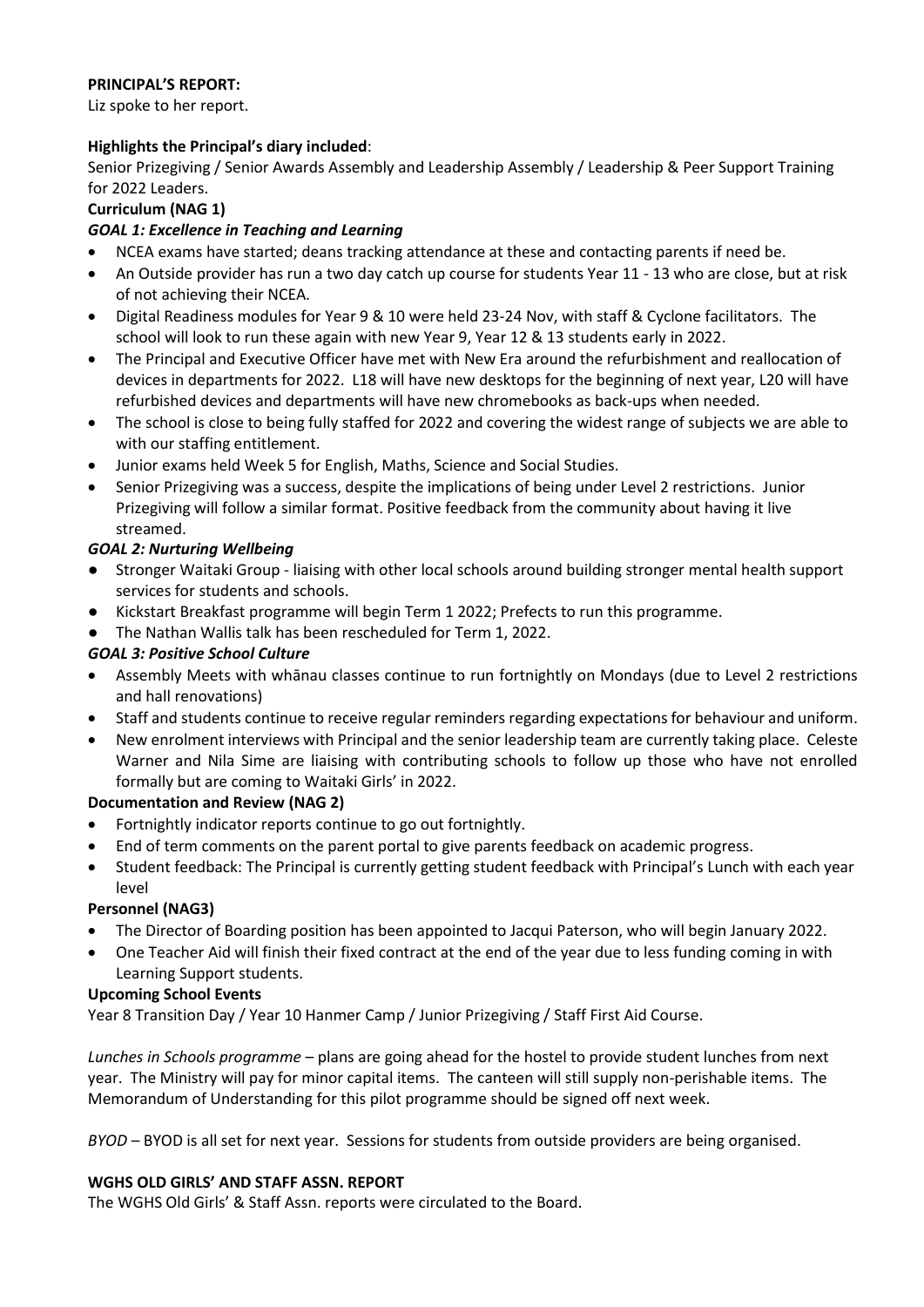### **MINUTES:**

Minutes of the meeting held on 28 October were confirmed as a true and correct record.

*Moved: Jess Wright / Seconded: Elizabeth Koni Carried unanimously*

#### **CORRESPONDENCE:**

Susan reviewed the inwards correspondence and commented on as necessary.

#### *Inwards:*

- *H Melton – Futures Trust Scholarship*
- *B Milmine – Futures Trust Scholarship*
- *J Kelly – BoT prize*
- *MOE – 10 Year Property Plan*

### **Moved that the Inwards correspondence be received.**

### *Moved: Susan de Geest / Seconded: Lynda Wilson Carried unanimously*

#### **GENERAL BUSINESS**

### **Proposed Meeting Schedule**

The meeting schedule for 2022 was circulated to the Trustees.

### **Waitaki Community Recreation Trust**

Lynda advised that the Trust are currently holding monthly meetings and she is attending a meeting next week. The Trustees are reviewing maintenance costs. Lynda will keep the Board updated.

#### **Hanmer Camp**

All relevant EOTC documentation for the upcoming Year 10 Hanmer Camp was circulated to the Trustees.

### **Moved that the planned Year 10 trip to Hanmer Camp is approved.**

## *Moved: Susan de Geest / Seconded: Lynda Wilson Carried unanimously*

### **EXCLUDING THE PUBLIC**

**Moved that the public be excluded from the following part of the proceedings of this meeting.** The general subject of the matter to be considered while the public is excluded, the reason for passing this resolution in relation to the matter, and the specific grounds under Section 48(1) of the Local Government Official Information and Meetings Act 1987 for the passing of this resolution is as follows:

| <b>General Subject of each matter</b><br>to be considered | Reason for passing this<br>resolution in relation to each<br>matter | Ground(s) under section 48(1)<br>for the passing of this<br>resolution |
|-----------------------------------------------------------|---------------------------------------------------------------------|------------------------------------------------------------------------|
| Staff                                                     | Good reason to withhold exists<br>under Section 9 of the Official   | S $48(1)(a)(ii)$                                                       |
|                                                           | Information Act 1982                                                |                                                                        |

This resolution is made in reliance on Section 48(1)(a) of the Local Government Official Information and Meetings Act 1987 and the particular interest or interests protected by Section 6 or Section 7 or Section 9 of the Official Information Act 1982 which would be prejudiced by the holding of the whole or the relevant part of the proceedings of the meeting in public are as follows: